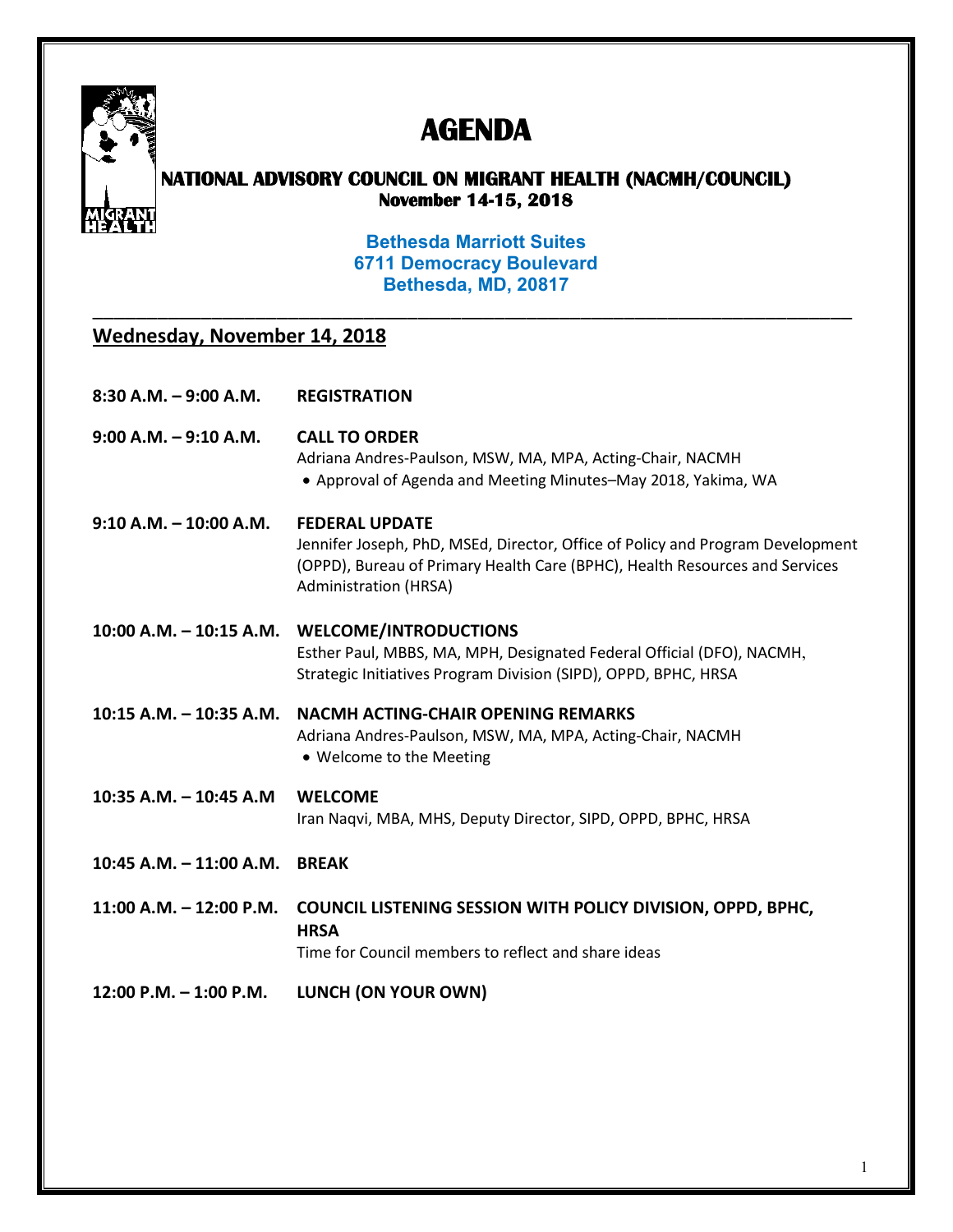| $1:00$ P.M. $-1:45$ P.M.  | <b>OVERVIEW: HRSA, BPHC NATIONAL COOPERATIVE AGREEMENTS</b><br><b>SERVING MIGRANT HEALTH CENTERS</b><br>Tia-Nicole Leak, Ph.D., Team Lead, National Partnerships Team/National<br>Cooperative Agreements / Office of Quality Improvement, BPHC |
|---------------------------|------------------------------------------------------------------------------------------------------------------------------------------------------------------------------------------------------------------------------------------------|
| $1:45$ P.M. $- 2:45$ P.M. | <b>PROGRESS AND LESSONS LEARNED THROUGH THE AG WORKER ACCESS</b><br>2020 CAMPAIGN<br>E. Roberta Ryder, President & Chief Executive Officer National Center for<br><b>Farmworker Health</b>                                                     |
| $2:45$ P.M. $-3:00$ P.M.  | <b>BREAK</b>                                                                                                                                                                                                                                   |
| $3:00$ P.M. $-4:00$ P.M.  | <b>PATIENT ENGAGEMENT STRATEGIES</b><br>Karen Mountain, MBA, MSN, RN, Chief Executive Officer, Migrant Clinician<br><b>Network</b>                                                                                                             |
| 4:00 P.M. $-$ 5:00 P.M.   | <b>FACILITATED DISCUSSION ON POSSIBLE RECOMMENDATIONS</b>                                                                                                                                                                                      |
| $5:00$ P.M.               | <b>ADJOURN</b>                                                                                                                                                                                                                                 |
| $6:00$ P.M. $-8:30$ P.M.  | COUNCIL WORKING DINNER                                                                                                                                                                                                                         |